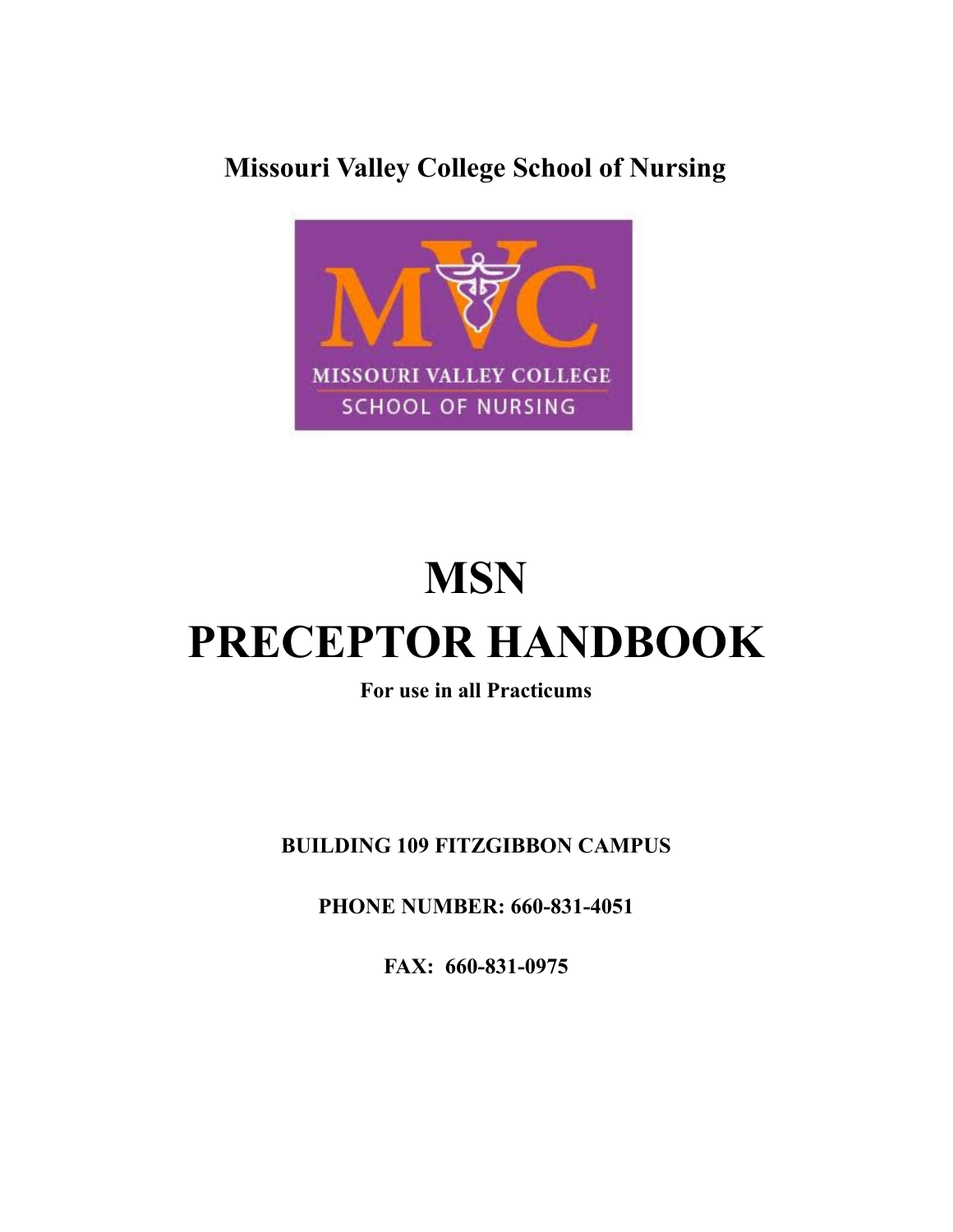## **TABLE OF CONTENTS**

٠

- 1

| <b>PRECEPTOR'S WELCOME</b>                                    | 3              |
|---------------------------------------------------------------|----------------|
| THE MISSION AND PHILOSOPHY OF THE MVC NURSING PROGRAM         | $\overline{4}$ |
| NURSING CURRICULUM DESIGN                                     | 5              |
| PROGRAM STUDENT LEARNING OUTCOMES                             | 6              |
| NURSE PRACTITIONER CORE COMPETENCIES (NPCC)                   | $\overline{7}$ |
| <b>MSN PROGRAM GOALS</b>                                      | $\overline{7}$ |
| <b>FACULTY PROFILES</b>                                       | $\overline{7}$ |
| <b>PRACTICUM STUDENT LEARNING OUTCOMES/OBJECTIVES-COURSES</b> | <b>11</b>      |
| <b>GENERAL INFORMATION: CLINICAL PRECEPTOR PROGRAM</b>        | 12             |
| PRECEPTOR LETTER                                              | 14             |
| STUDENT ADEQUATE PLACEMENT                                    | 15             |
| NU561: PEDIATRICS PRACTICUM (REQUIRED 100 HRS.)               | 15             |
| NU 571: ADULTS PRACTICUM (REQUIRED 200 HRS.)                  | 15             |
| NU 580: FINAL PRACTICUM (REQUIRED 300 HRS.)                   | 15             |
| PATIENT CONTACT TIME                                          | 16             |
| PRACTICUM HOUR REQUIREMENTS                                   | 16             |
| DRESS/ATTIRE CODE CLINICAL SETTINGS                           | 16             |
| <b>ROLES AND RESPONSIBILITIES</b>                             | 18             |
| <b>NURSING STUDENT</b>                                        | 18             |
| ADMINISTRATIVE ASSISTANT (AA) AND PROGRAM DIRECTOR            | 19             |
| <b>PRECEPTOR</b>                                              | 20             |
| <b>HEALTH CARE AGENCY</b>                                     | 20             |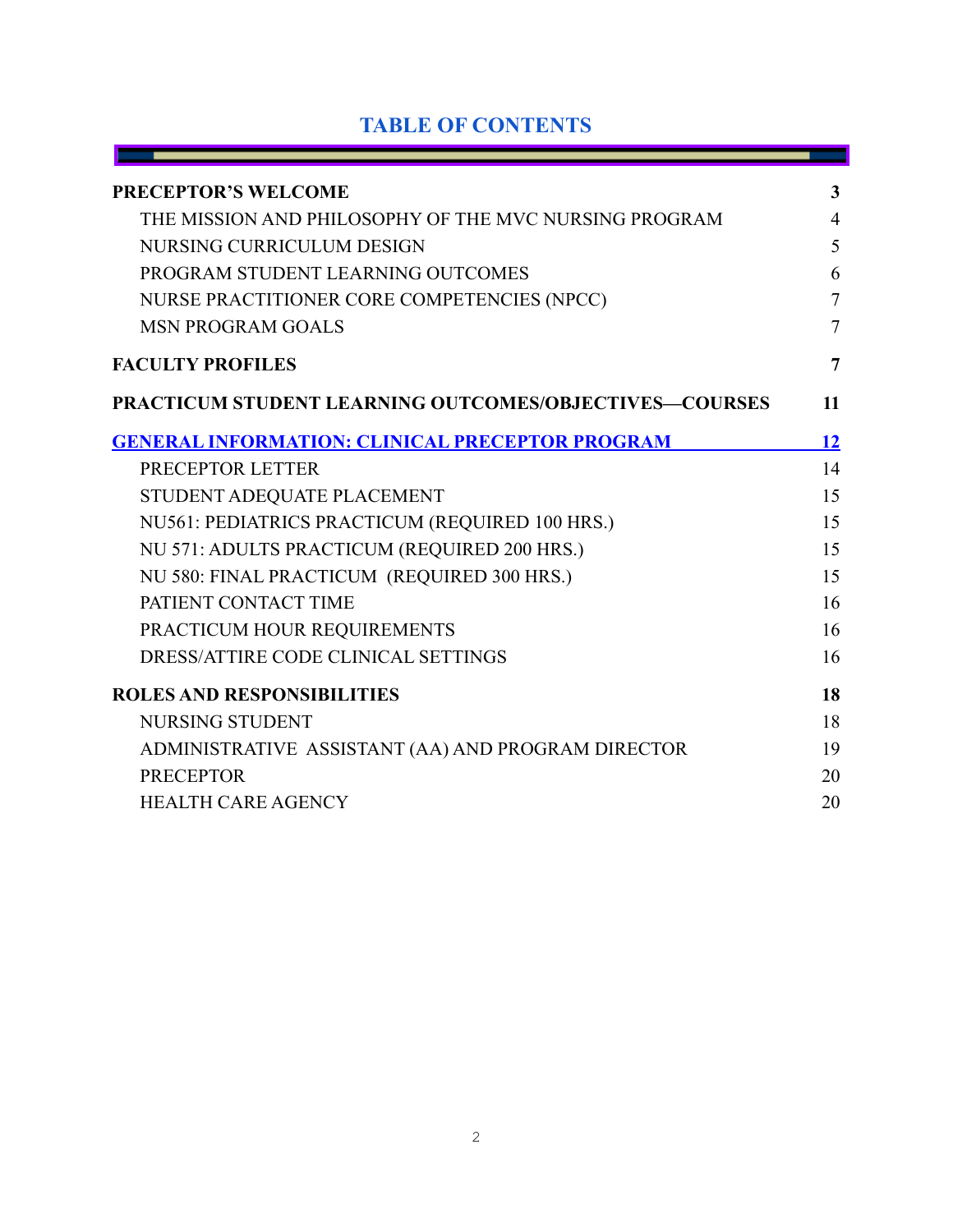#### **PRECEPTOR'S WELCOME**

<span id="page-2-0"></span>The faculty and staff at Missouri Valley College School of Nursing thank you for your willingness to serve as a clinical preceptor for Family Nurse Practitioner graduate students. We realize that as preceptors, you not only dedicate your time and energy, but you are also challenged with patience as you help students learn new skills that will help them navigate the path of becoming an advanced practice nurse. Your leadership skills along with your expertise, self-confidence, and role modeling will help students gain knowledge and skills necessary to safely care for diverse patients in a variety of clinical settings. The faculty appreciates these valuable learning experiences and look forward to working with you as we improve our program and work with other disciplines to meet the demands of an ever changing health care system.

Please read the handbook as it will help you understand your role as a preceptor. If you have questions, don't hesitate to contact the clinical/contract coordinator or the program director. Emails and phone numbers can be found under faculty profiles in the handbook. Also, if you would like communication at specific times regarding the student's performance, please contact the clinical coordinator/instructor/professor with how and when you would like to be contacted. It is our desire to make this a positive experience for all parties while still meeting the students' clinical objectives.

Once again, thank you for agreeing to share your skills and expertise with our graduate students. The faculty and administration from Missouri Valley College and the School of Nursing recognize and appreciate your contributions to our College and to the profession of nursing.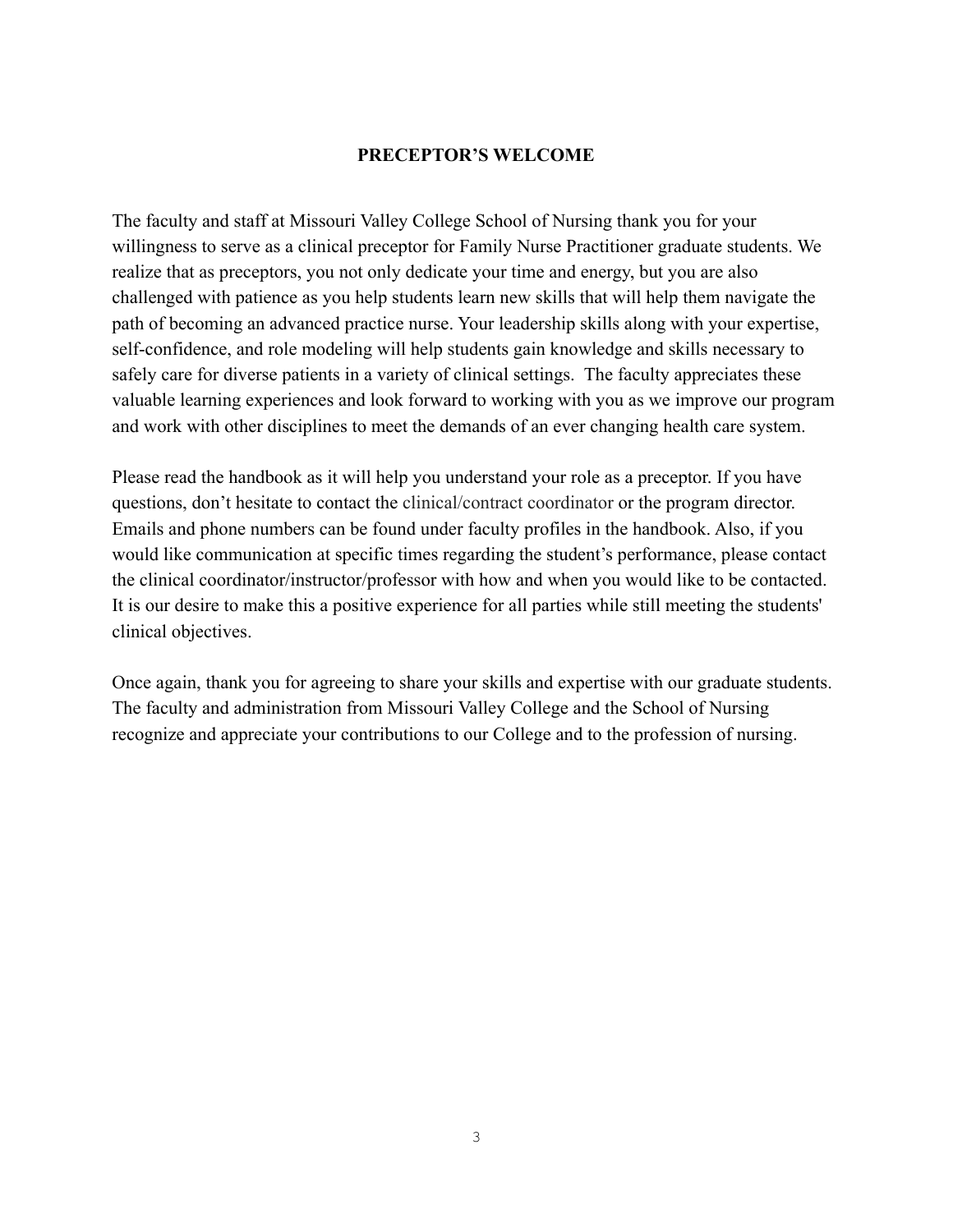#### <span id="page-3-0"></span>**THE MISSION AND PHILOSOPHY OF THE MVC NURSING PROGRAM**

**MISSION:** MISSION: The mission is to advance the art and science of nursing through innovative teaching, research, and clinical practice. To educate and train diverse groups of nursing professionals to interact with interdisciplinary teams thus promoting optimal health outcomes in individuals, families, and global communities while promoting a culture of lifelong learning.

**PHILOSOPHY**: The foundation for professional nursing education is embedded in the natural sciences, social sciences, and humanities which enhances critical thinking and reasoning, while promoting high ethical standards in providing holistic care for individuals, families, global communities, and societies. The baccalaureate of science in nursing prepares a nurse generalist and lays the foundation for graduate education to promote personal, professional and intellectual growth. The graduate of the School of Nursing will be able to assimilate theory, concepts, research, and leadership to help reshape the future of nursing practice while meeting the demands of an ever- changing healthcare environment.

**FACULTY BELIEFS:** Nursing is both an art and a science. The practice of nursing occurs in a dynamic and changing healthcare environment. Patient's individual needs are met by using the holistic approach and through the use of the nursing process. Practicing nurses must be caring and compassionate, have critical thinking skills, be competent, be self-directive, be ethical, practice within their scope, practice with cultural sensitivity, promote health and wellness across the lifespan, be a lifelong learner, and also be a patient advocate.

**FACULTY COMMITMENT:** The faculty is committed to academic and clinical excellence in preparing students to become professional nurses. Nursing educators are committed to a learner-centered process which uses knowledge gained from general education courses and knowledge and skills gained from nursing courses to prepare the nurse to practice safely and competently. Acquisition of knowledge and skills are achieved through various means such as the teaching-learning process, research, instructional design/methodologies, and internal and external resources. The faculty members are lifelong learners and instill this trait in their students. Lifelong learning increases knowledge, skills, professionalism, and is beneficial for medical communities in caring for diverse populations with complex needs in a variety of health care settings.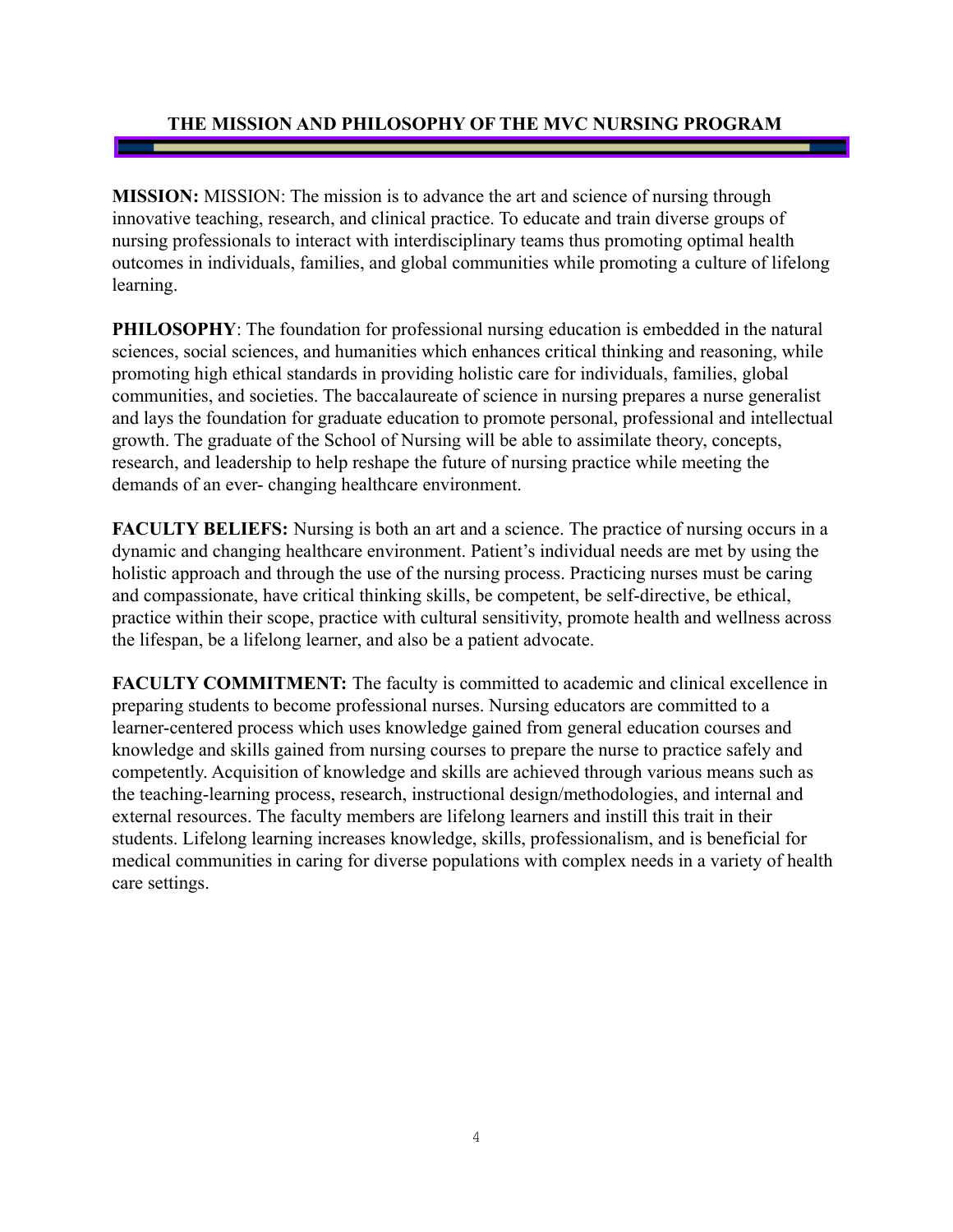#### **PROFESSIONAL NURSING STANDARDS**

#### **Professional Standards The School Of Nursing Adheres To:**

- *● National Organization of Nurse Practitioner Faculties (NONPF) Nurse Practitioner Competencies (2016);*
- *● National Organization of Nurse Practitioner Faculties (NONPF) Nurse Practitioner Competencies [NP Core Competencies Content Work Group] (2017);*
- *NTF Criteria for Evaluation of Nurse Practitioner Programs (2016);*
- *● MSBoN Regulations, Chapter 2, Nursing Education (2021);*
- *● AACN Essentials of Master's Education* (2011);
- *CCNE Accreditation Standards (2018);*
- *● The Essentials of Master's Education for Professional Nursing Practice* (2011) *and the*
- *● Consensus Model for APRN Regulation: Licensure, Accreditation, Certification and Education (2008).*

\**Student Learning Outcomes were developed utilizing AACN Essentials of Master's Education (2011) and The Essentials of Master's Education for Professional Nursing Practice (2011). All didactic and clinical courses are planned following the guidelines of the National Organization of Nurse Practitioner Faculties (NONPF) Nurse Practitioner Competencies (2016) and National Organization of Nurse Practitioners (NONPF) [Content Work Group] (2017).*

## **NURSING CURRICULUM DESIGN**

<span id="page-4-0"></span>The Family Nurse Practitioner (FNP) curriculum is designed to prepare registered nurses (RNs) to work in a more advanced role in the medical domain/community. It is scholarly, evidence-based, context relevant, and is unified. The MSN curriculum is congruent with the SON mission and is designed to "build and expand on the baccalaureate education in nursing" ( AACN, 2011). This allows graduates to practice at a higher level in a variety of clinical settings and also to commit to being a lifelong learner. Should the advanced practice nurse desire a terminal degree, the master's in education will promote a smoother transition into a doctorate degree.

The Family Nurse Practitioner (FNP) curriculum provides theoretical and evidenced-based clinical components that prepare the registered nurse to undertake a more advanced practice/ specialized role requiring a higher level of thinking to provide patient-centered care in the health care setting, especially primary care across the lifespan. In addition, course work focuses on enhancing professional skills such as education, counseling, managing, mentoring, leadership, licensed independent practice, collaboration, using research and technology to monitor and make changes in practice patterns, and advocating for patient's health care needs chronic and acute. The course work/instruction is online making it possible for students to advance their education while balancing their personal and professional lives. The curriculum also prepares graduates to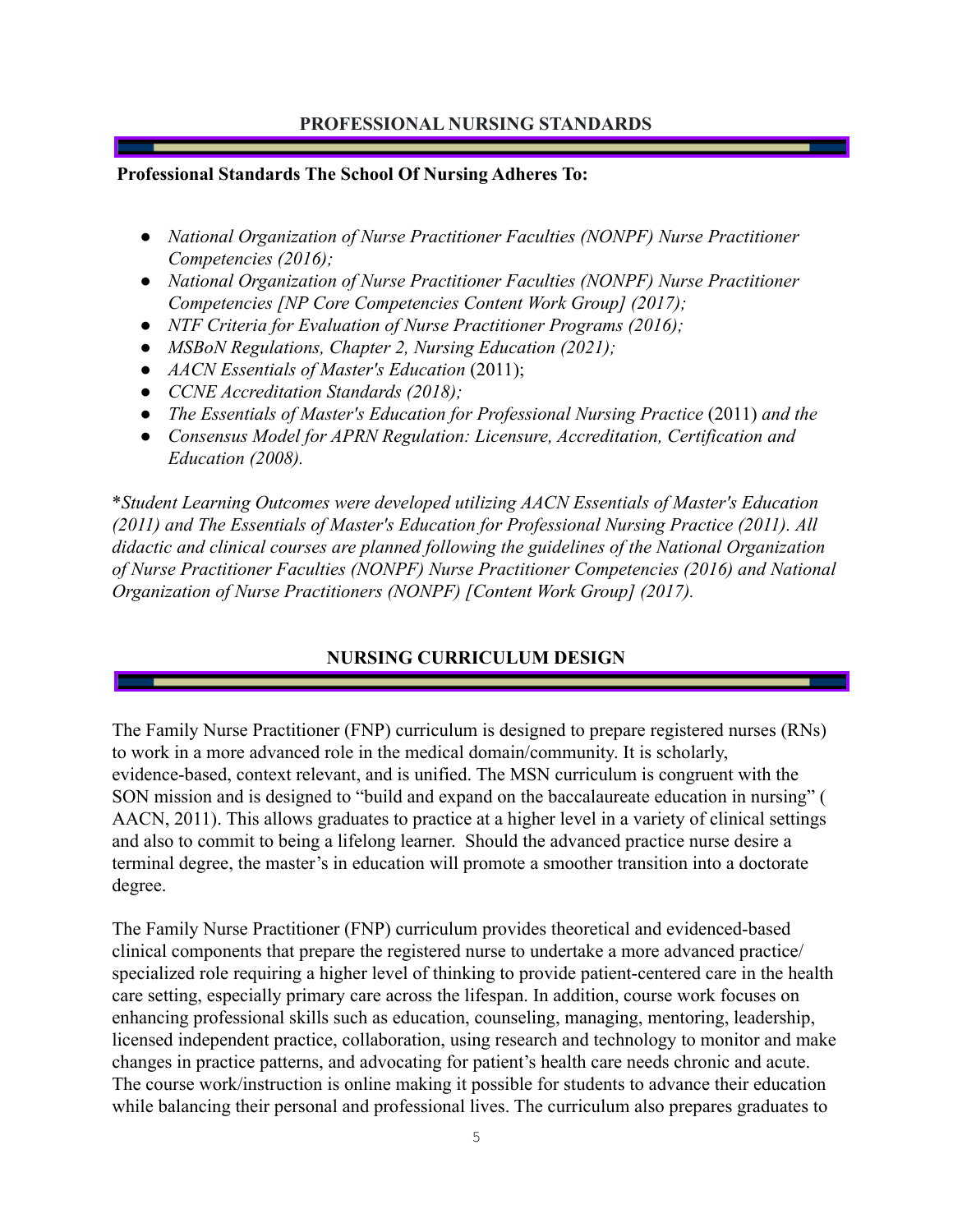be eligible to sit for the American Nurses Credentialing (ANCC) and the American Academy of Nurse Practitioners (AANP) certification exams. They are eligible for licensure as an FNP in the state of Missouri. However, other state requirements may vary. Students need to check with their state of licensure/certification before applying to the program.

#### <span id="page-5-0"></span>**Total course work for the MSN-FNP is 44 hours. Clinical hours are a total of 600. [MSN-FNP](https://www.moval.edu/academics/academic-divisions/school-of-nursing/master-of-science-in-nursing/) Website**

## **PROGRAM STUDENT LEARNING OUTCOMES**

Upon graduation, students shall meet the following student learning outcomes:

MSN PSLO 1: Evaluates research, theory, and principles of scientific inquiry to identify gaps and inequities in care while using best practices to influence public policy and improve care across the healthcare spectrum.

MSN PSLO 2: Modifies leadership skills based on advanced knowledge, nursing science, emerging trends, and critical skills/decision making to guide professional practice, encourage life-long learning, promote advocacy efforts, while advocating for policies that evaluate the effectiveness of complex health care systems.

MSN PSLO 3: Plans ethical, culturally sensitive advanced nursing care in collaboration with multidisciplinary teams and at the systems level to avoid bias and barriers that can impact achieving health equity, cost, and health outcomes.

MSN PSLO 4: Integrates advanced scientific knowledge when planning care that is affordable, accessible, cost-effective, and of high quality to diverse patient populations, while influencing health policy to transform health care and improve population outcomes.

MSN PSLO 5: Collaborates effectively at the provider level, and with all disciplines while using regulatory standards within the information systems/technology to manage care, improve care, evaluate care, control of cost of care, and to reduce adverse effects, mitigate risk, while improving outcomes and safety.

MSN PSLO 6: Develop strategies to coordinate care that is respectful, compassionate, respectful of differences and needs while promoting self-care management, and building relationships with patients and families, and fostering partnerships with community organizations to improve population health outcomes.

\**Student Learning Outcomes were developed utilizing AACN Essentials of Master's Education (2011) and The Essentials of Master's Education for Professional Nursing Practice (2011). All didactic and clinical courses are planned following the guidelines of the National Organization of Nurse Practitioner Faculties (NONPF) Nurse Practitioner Competencies (2016) and National Organization of Nurse Practitioners (NONPF) [Content Work Group] (2017).*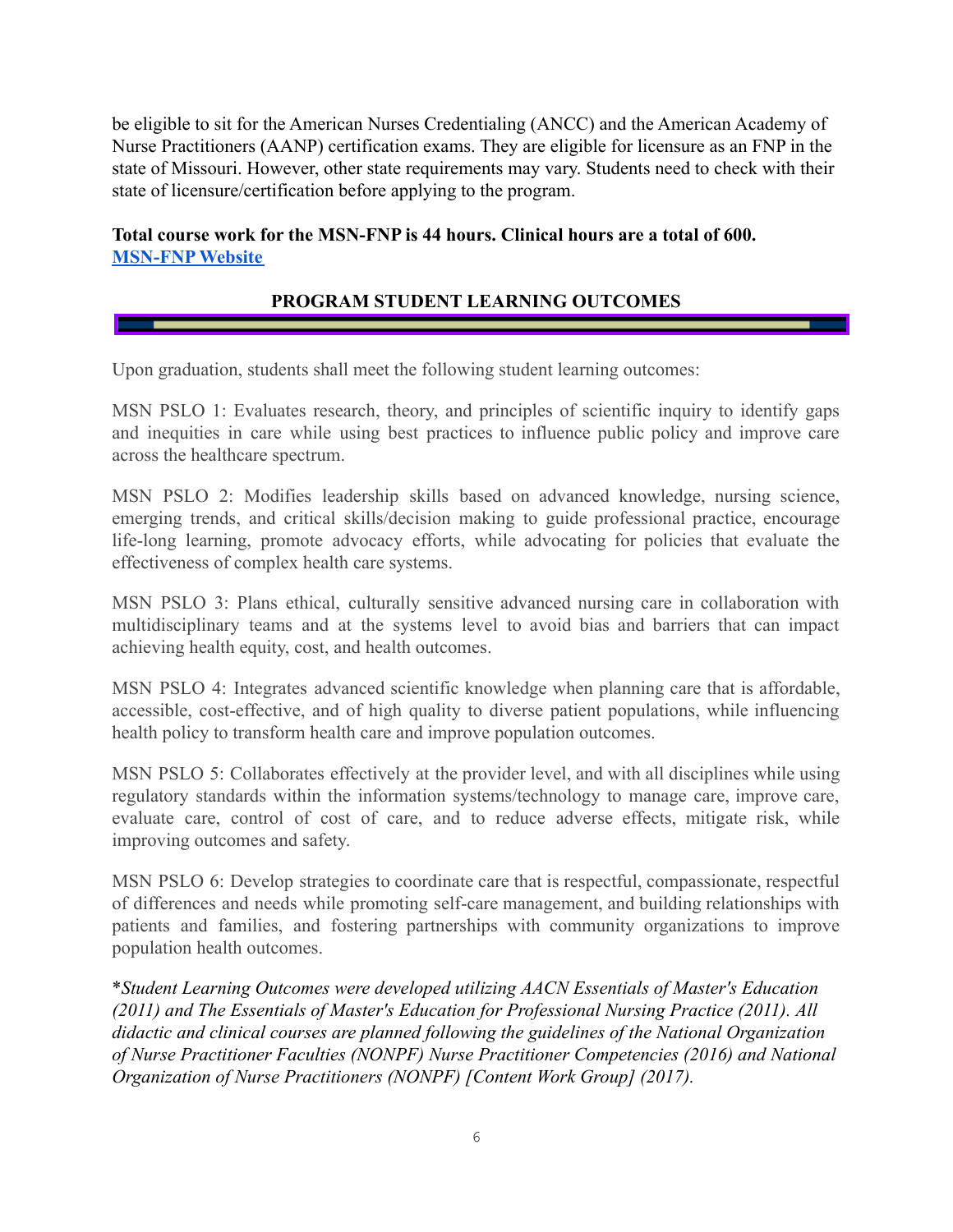#### **NURSE PRACTITIONER CORE COMPETENCIES (NPCC)**

<span id="page-6-0"></span>At completion of the program, the following NP-CCs demonstrate entry level competencies for the family nurse practitioner.

- 1. Scientific foundations
- 2. Leadership
- 3. Quality
- 4. Practice Inquiry
- 5. Technology and Information Literacy
- 6. Policy
- 7. Health Delivery Systems
- 8. Ethics
- 9. Independent Practice (NONPF, 2016)

## **MSN PROGRAM GOALS**

<span id="page-6-1"></span>The goals of the Master in Science in Nursing degree program are to:

1. Advance the education for the baccalaureate prepared nurse to serve in leadership roles in practice setting, advanced nursing practice, nursing education, and/or administrative roles.

2. Prepare graduates for advanced practice nursing to meet the healthcare needs of diverse populations (individuals, families, groups and communities) in multiple health care settings such as primary care, hospital inpatient/outpatient, managed care organizations, and governmental organizations.

3. Prepare nurse practitioners qualified and dedicated to provide culturally sensitive and competent primary health care to diverse people.

4. Use research-based/ best practices from nursing and other disciplines to advocate for policy changes that will improve the health outcomes of individuals, families, communities, and aggregate populations.

5. Promote a systems perspective to deliver high quality, cost effective, and safe care by working collaboratively with organizational leadership.

## **FACULTY PROFILES**

<span id="page-6-2"></span>SON Staff Office Hours: 8:00 PM – 4:30 PM CT Monday-Friday SON Faculty Office Hours:

- Virtual Office online (48-72 hours response time). Phone or virtual conferencing by appointment.
- Refer to course syllabi for individual faculty availability.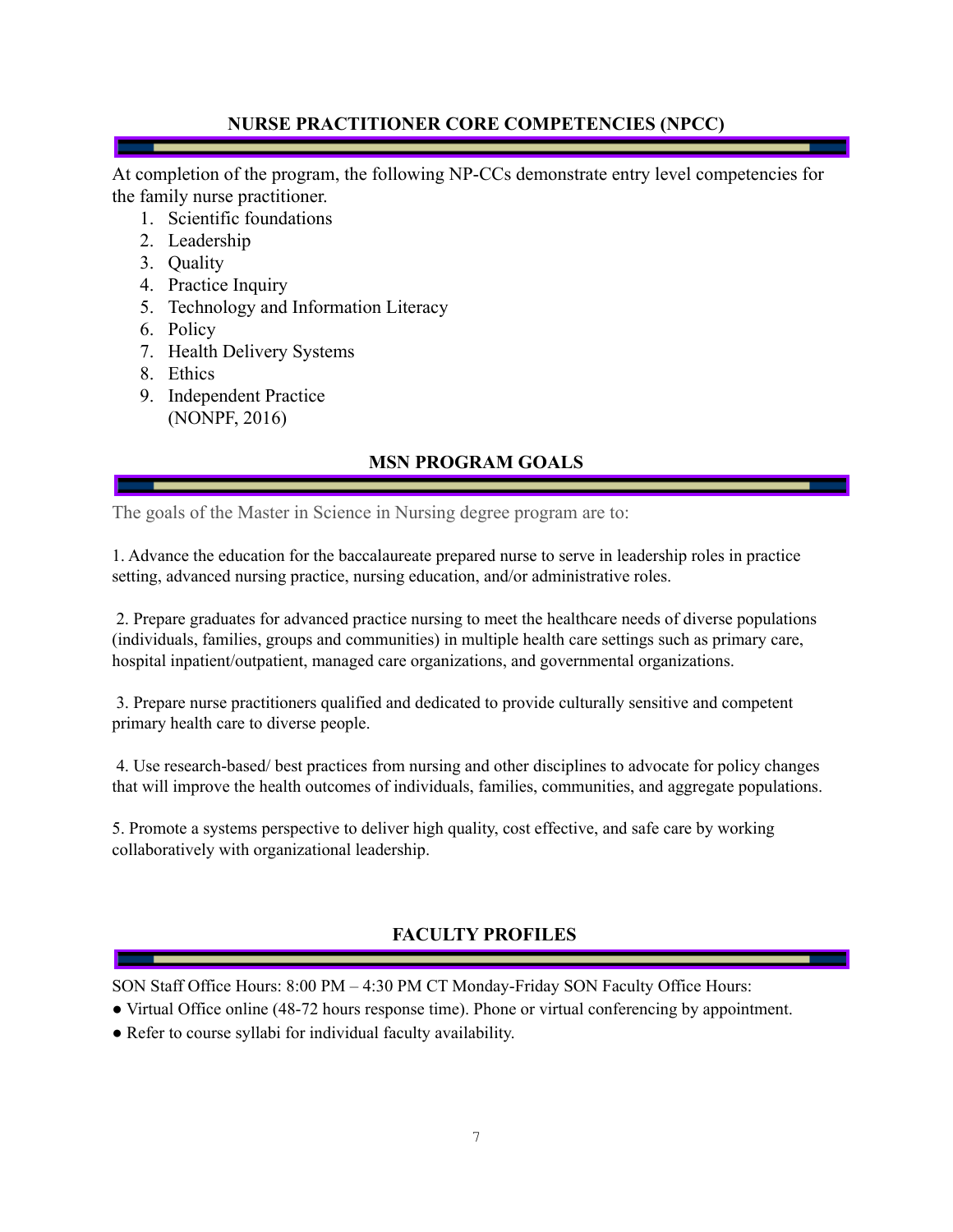| <b>Name</b>                 | <b>Credentials</b>                          | <b>Title</b>                                                                                              | <b>Education</b>                                                                                                                                                                                                       | <b>Contact Info</b>                                                                           | Contact:<br><b>Phone</b>                 |
|-----------------------------|---------------------------------------------|-----------------------------------------------------------------------------------------------------------|------------------------------------------------------------------------------------------------------------------------------------------------------------------------------------------------------------------------|-----------------------------------------------------------------------------------------------|------------------------------------------|
| Peggy Van<br>$D$ <i>yke</i> | DNP, RN,<br>$FNP-BC$                        | Dean, SON<br><b>Nursing</b><br><b>BSN</b><br>Program<br>Director,<br>Associate<br>Professor<br><b>SON</b> | <b>BSN</b> Truman State<br>University<br>MSN University of<br>Missouri<br><b>FNP</b> Certificate<br>Graceland<br>University NE<br>Certificate<br>Graceland<br>University DNP<br>University of<br>Alabama<br>Birmingham | <b>Nurse</b><br>Building,<br>109,<br>Fitzgibbon<br>Campus<br>Email:<br>vandykep@<br>moval.edu | W:<br>660-831-4053<br>Fx<br>660-831-0975 |
| Susan<br>Vogelsmeier        | DNP, RN,<br>$FNP-BC$                        | Program<br>Director,<br>MSN-FNP<br>Online<br>Program,<br><b>SON</b>                                       | LPN & ADN Sanford<br>Brown College,<br>BSN, MSN, & FNP<br>Graceland<br>University<br><b>NE</b> Certificate<br>Graceland<br>University DNP<br>University of AL<br>Birmingham                                            | <b>Nurse</b><br>Building 111,<br>Fitzgibbon<br>Campus<br>Email:<br>vogelsmeiers<br>@moval.edu | W:<br>660-831-4053<br>Fx<br>660-831-0975 |
| Kathy Lenz                  | DNP, RN,<br>$FNP-BC$                        | Graduate<br>Faculty<br>MSN-FNP<br>online<br>Program<br><b>SON</b>                                         | <b>ADN</b> Central<br>Methodist, BSN &<br><b>MSN-FNP Missouri</b><br>University, NE<br>Post-Masters<br>Certificate & DNP<br>Graceland<br>University                                                                    | <b>Nurse</b><br>Building 111,<br>Fitzgibbon<br>Campus<br>Email:<br>lenzk@moval<br>.edu        | W:<br>660-831-4051<br>Fx<br>660-831-0975 |
| Dustin<br>Williams          | DNP,<br>$FNP-BC$<br>$ENP-BC$<br><b>CCRN</b> | Graduate<br>Faculty<br><b>MSN-FNP</b><br>online                                                           | <b>ADN</b> Excelsior<br>University, BSN &<br>MSN-FNP<br>Graceland<br>University, DNP                                                                                                                                   | <b>Nurse</b><br>Building 111,<br>Fitzgibbon<br>Campus                                         | W:<br>660-831-4051<br>Fx<br>660-831-0975 |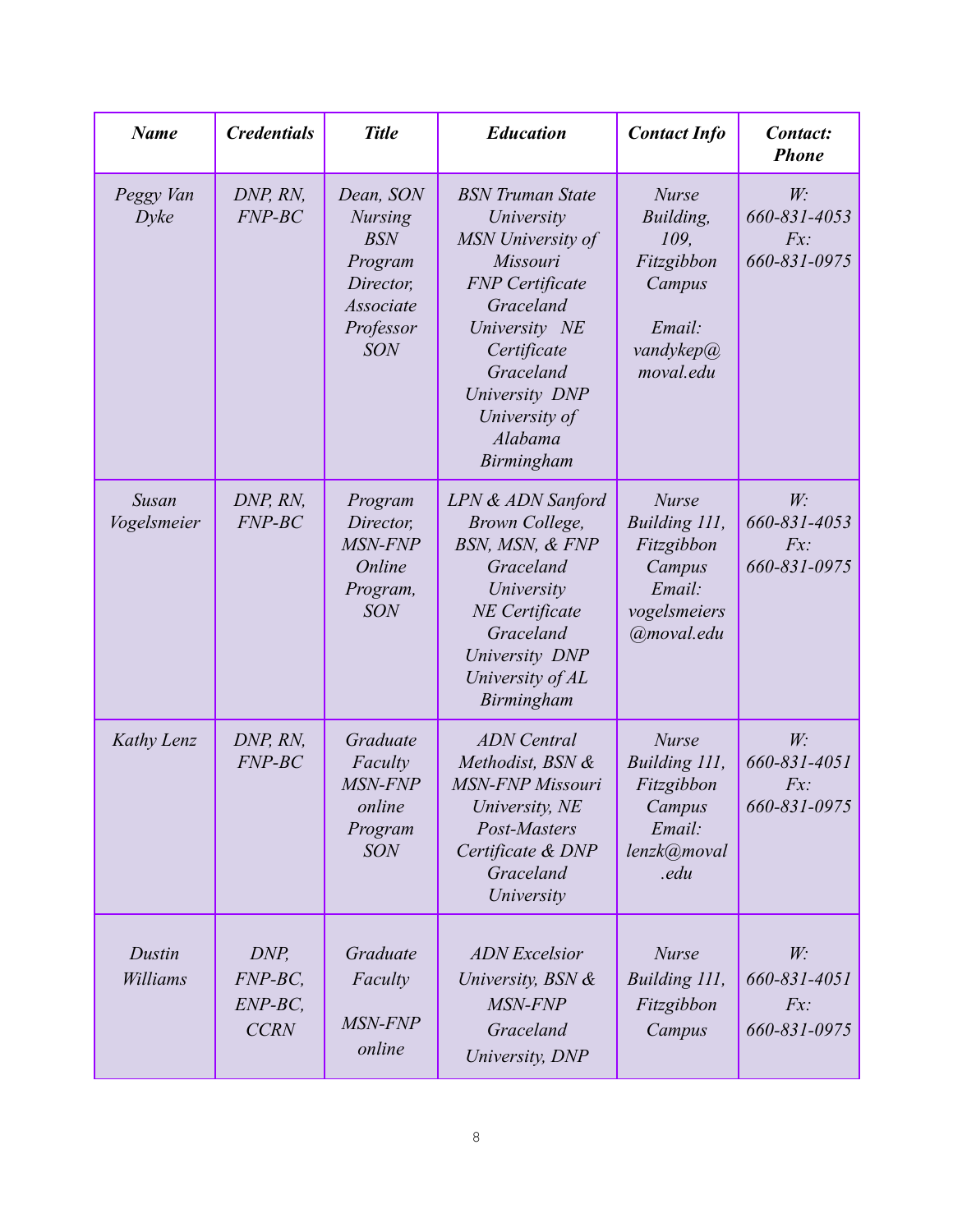|                     |         | Program<br><b>SON</b>                                                     | Graceland<br>University                                                                      |                                                                                         |                                             |
|---------------------|---------|---------------------------------------------------------------------------|----------------------------------------------------------------------------------------------|-----------------------------------------------------------------------------------------|---------------------------------------------|
| <b>Kim Davis</b>    | MSN, RN | Simulation/<br>Skills Lab<br>Coordinator<br><i>Assistant</i><br>Professor | ADN, State Fair<br>Community College,<br>Sedalia, MO, BSN,<br>MSN, Central<br>Missouri State | <b>Nurse</b><br>Building 103,<br>Fitzgibbon<br>Campus<br>Email:<br>davisk@mov<br>al.edu | W:<br>660-831-4263<br>Fx<br>660-831-0975    |
| <b>Tammy Plains</b> |         | Admin.<br><b>Assistant</b><br><b>SON</b>                                  |                                                                                              | <b>Nurse</b><br>Building,<br>Fitzgibbon<br>Campus<br>Email:<br>plainst<br>@moval.edu    | $W_1$<br>660-831-4051<br>Fx<br>660-831-0975 |
| Carla<br>England    |         | Admin.<br><i>Assistant</i><br><b>SON</b>                                  |                                                                                              | <b>Nurse</b><br>Building,<br>Fitzgibbon<br>Campus<br>Email:<br>englandc<br>@moval.edu   | W:<br>660-831-4051<br>Fx<br>660-831-0975    |

| <b>RESOURCE</b><br><i><b>INDIVIDUALS</b></i> | Title                        | Location                                      | <b>Building</b>  | <b>Email Address</b>   | <b>Phone Contact</b>                       |
|----------------------------------------------|------------------------------|-----------------------------------------------|------------------|------------------------|--------------------------------------------|
| Casey<br>Vogelsmeier                         | RN, BSN                      | MVC<br><i>Student</i><br>Health<br>Ctr        | Malcom<br>Center | vogelsmeierc@moval.edu | $W:660-831-4012$<br><i>FX:660-831-0975</i> |
| <b>Susan</b><br>Vogelsmeier                  | DNP,<br>$FNP-BC$             | <b>MVC</b><br><i>Student</i><br>Health<br>Ctr | Malcom<br>Center | vogelsmeiers@moval.edu | $W:660-831-4012$<br><i>FX:660-831-0975</i> |
| Teresa<br>Ceselski                           | MS <sub>1</sub><br>Counselor | <i>MVC</i><br><i>Student</i><br>Health<br>Ctr | Malcom<br>Center | ceselskit@moval.edu    | W:660-831-4139                             |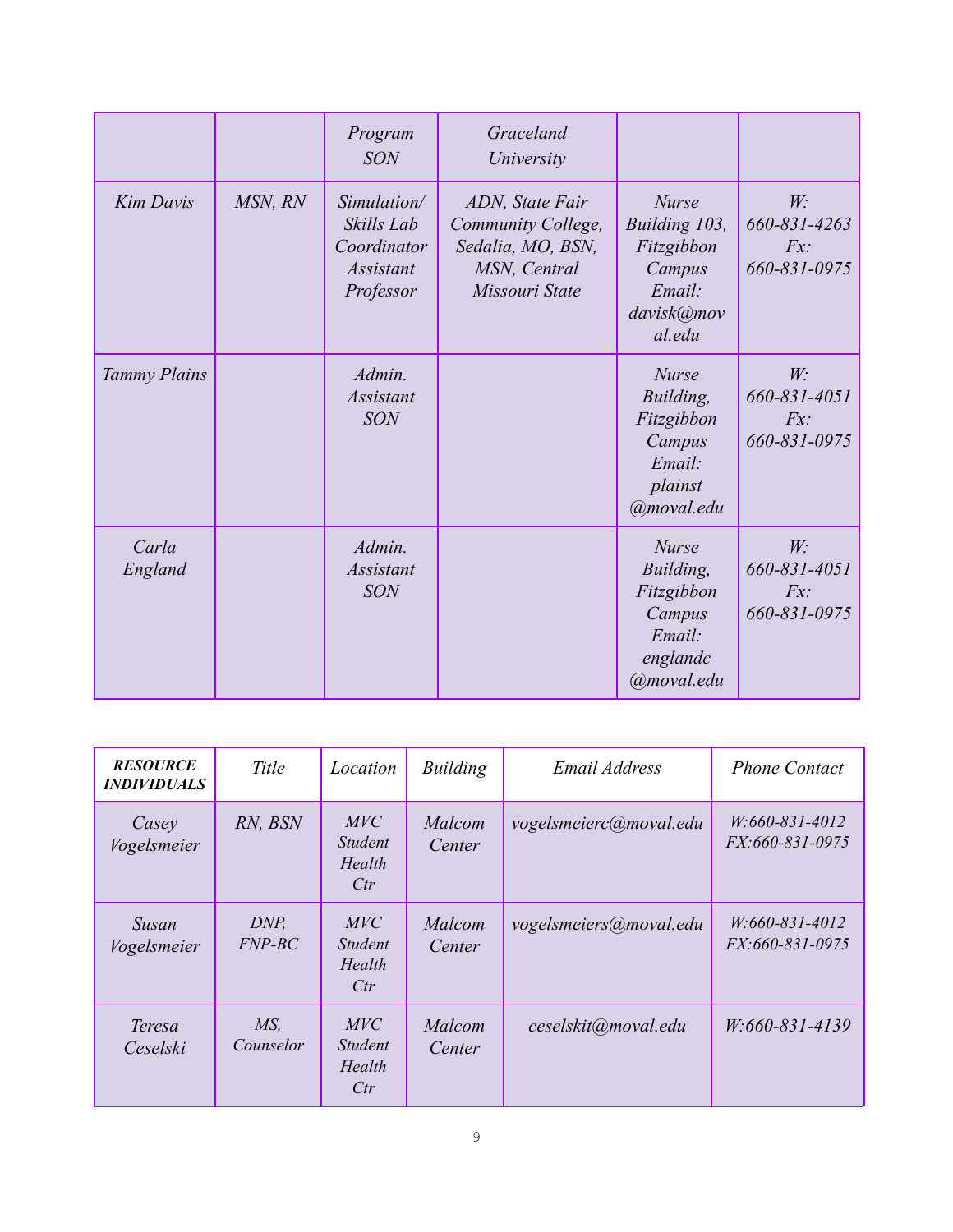| <b>Marsha</b><br>Lashley  | Registrar                                                 | 2nd<br>Floor                           | Ferguson<br>Center | lashleym@moval.edu  | W:660-831-4115 |
|---------------------------|-----------------------------------------------------------|----------------------------------------|--------------------|---------------------|----------------|
| Kayleigh<br><b>Barnes</b> | Associate<br>Registrar                                    | 2nd<br>Floor                           | Ferguson<br>Center | barnesk@moval.edu   | W:660-8314122  |
| Courtney<br>Campbell      | Transcripts                                               | 2nd<br>Floor                           | Ferguson<br>Center | campbellc@moval.edu | W:660-831-4047 |
| Dr. Bryan<br>Carson       | Campus<br>Librarian                                       | MVC<br>Campus<br>Library               | Murrell<br>Library | carsonb@moval.edu   | W:660-831-4123 |
| Omar<br>Al Refae          | Chief<br>Information<br><b>Officer</b>                    | Office of<br>Information<br>Technology | Ferguson<br>Center | alrefaeo@moval.edu  | W:660-831-4045 |
| Aaron<br>Dickey           | Systems<br>Administrator                                  | Office of<br>Information<br>Technology | Ferguson<br>Center | dickeya@moval.edu   | W:660-831-4077 |
| Joshua<br>Dickey          | Program<br>Analyst                                        | Office of<br>Information<br>Technology | Ferguson<br>Center | dickeyj@moval.edu   | W:660-831-4566 |
| <b>Trevor</b><br>Phillips | Information<br>Technology                                 | Office of<br>Information<br>Technology | Ferguson<br>Center | phillipst@moval.edu | W:660-831-4066 |
| Janice Padley             | Educational<br>Specialists<br>$&$ MVC<br><b>Bookstore</b> | Office of<br>Information<br>Technology | Ferguson<br>Center | padleyj@moval.edu   | W:660-831-4029 |
| Kelsey<br><b>Brownley</b> | Online<br><b>Services</b><br>Coordinator                  | Office of<br>Information<br>Technology | Ferguson<br>Center | brownleyk@moval.edu | W:660-831-4099 |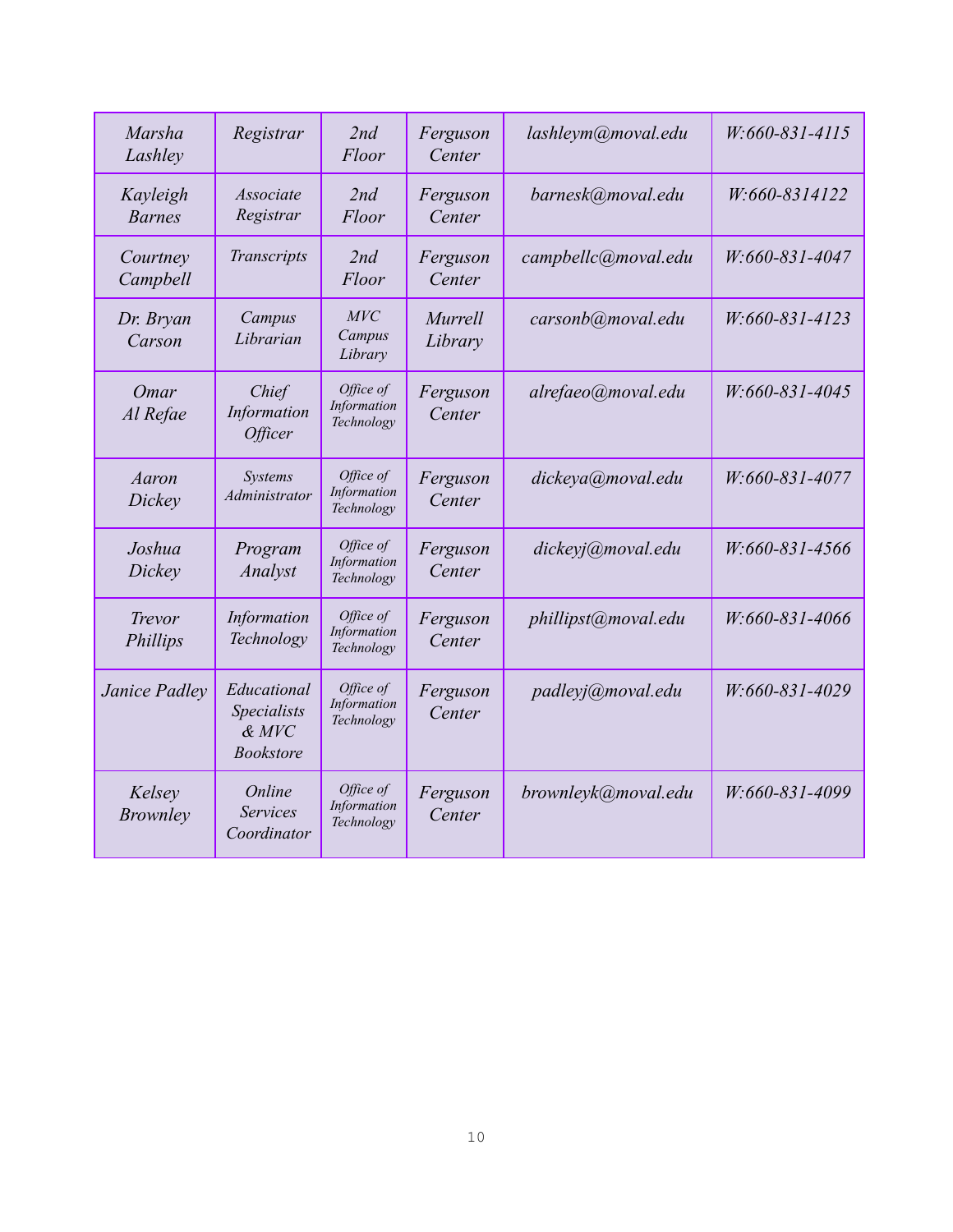## <span id="page-10-0"></span>**PRACTICUM STUDENT LEARNING OUTCOMES/OBJECTIVES—COURSES FAMILY NURSE PRACTITIONER PRACTICUM: PEDIATRICS**

#### Upon successful completion of the practicum the student will be able to:

- 1. Complete comprehensive history taking, physical exams, and documents physical and psychosocial findings on primary care patients from birth through adolescence.
- 2. Analyze assessment data from the history and physical exam and/or procedures to order diagnostic testing, make differential diagnoses/final diagnosis, and implement cultural sensitive and evidence-based treatment plans.
- 3. Modify treatment plans for acute and chronic illnesses based on effectiveness and the patient changing health care needs.
- 4. Integrate health promotion, disease prevention, anticipatory guidance, ethical guidance, and health education into the plans of care for diverse populations while promoting/building professional relationships with families.
- 5. Develop collaborative and professional relationships with all interdisciplinary health teams to use technology in providing quality, accessible, and cost-effective care to improve health outcomes.
- 6. Value the role of the nurse practitioner in health care and refers patients outside scope of practice.
- 7. Evaluate theory and research and use findings relevant to practice in caring for patients from birth to adolescence in primary care settings.
- 8. Use clinical judgment, emerging health trends, and organizational policies to help manage resource allocations in provision of care.
- 9. Presents patient assessment data/needs in a clear, concise, compassionate, and professional manner to the preceptor.

#### **FAMILY NURSE PRACTITIONER PRACTICUM: ADULT**

#### Upon successful completion of the practicum the student will be able to:

- 1. Complete comprehensive history taking, physical exams, and documents physical and psychosocial findings on adult primary care patients .
- 2. Analyze assessment data from the history and physical exam and/or procedures to order diagnostic testing, make differential diagnoses/final diagnosis, and implement cultural sensitive and evidence-based treatment plans.
- 3. Modify treatment plans for acute and chronic illnesses based on effectiveness and the patient changing health care needs.
- 4. Integrate health promotion, disease prevention, anticipatory guidance, ethical guidance, and health education into the plans of care for diverse populations while promoting/building professional relationships with families.
- 5. Develop collaborative and professional relationships with all interdisciplinary health teams to use technology in providing quality, accessible, and cost-effective care to improve health outcomes.
- 6. Value the role of the nurse practitioner in health care and refers patients outside scope of practice.
- 7. Evaluate theory and research and use findings relevant to practice in caring for adult patients in the primary care settings.
- 8. Use clinical judgment, emerging health trends, and organizational policies to help manage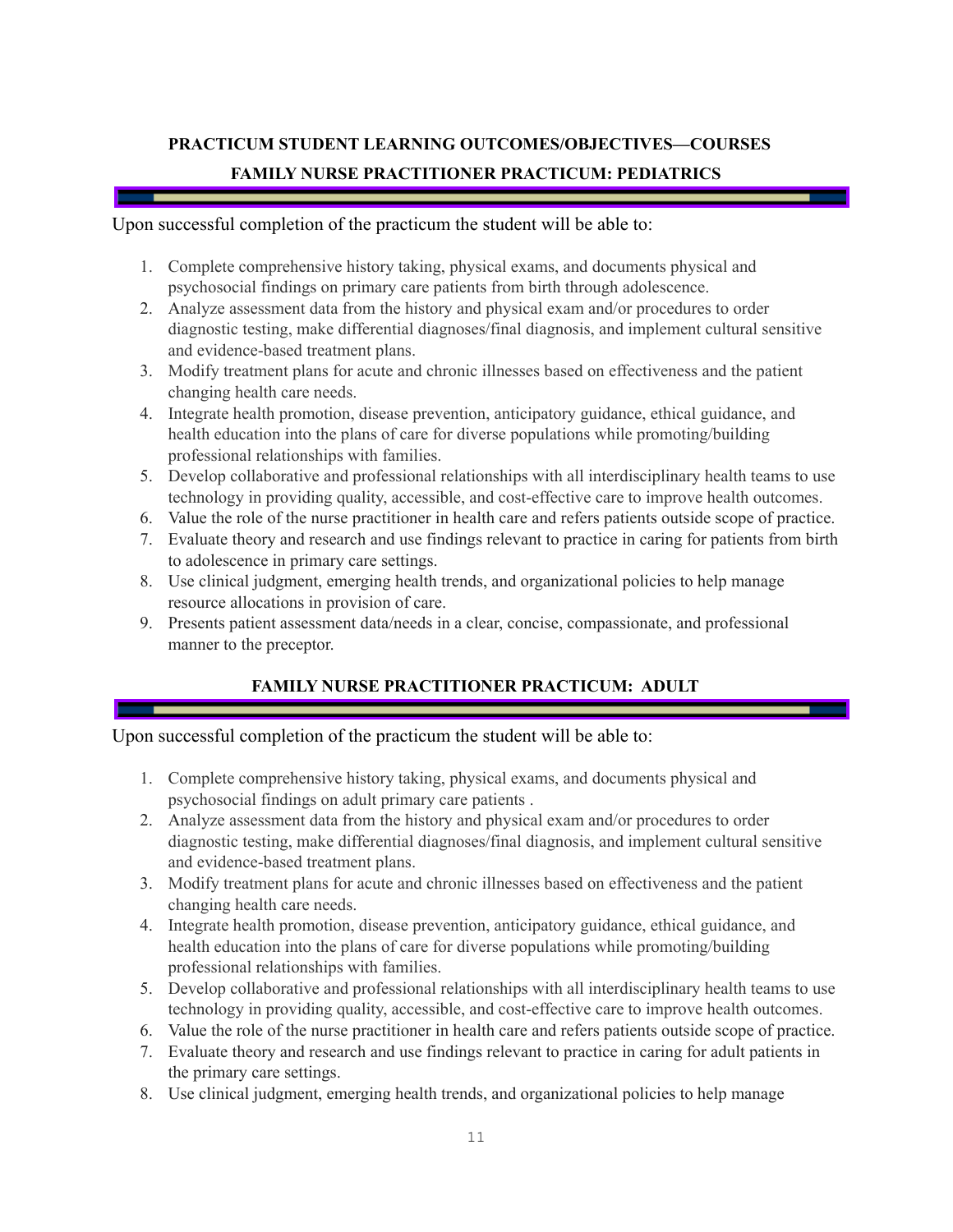resource allocations in provision of care.

9. Presents patient assessment data/needs in a clear, concise, compassionate, and professional manner to the preceptor.

#### **FAMILY NURSE PRACTITIONER PRACTICUM: FINAL**

Upon successful completion of course requirements, the student should be able to:

- 1. Complete comprehensive history taking, physical exams, and documents physical and psychosocial findings on primary care patients across the lifespan.
- 2. Analyze assessment data from the history and physical exam and/or procedures to order diagnostic testing, make differential diagnoses/final diagnosis, and implement cultural sensitive and evidence-based treatment plans.
- 3. Modify treatment plans for acute and chronic illnesses based on effectiveness and the patient changing health care needs.
- 4. Integrate health promotion, disease prevention, anticipatory guidance, ethical guidance, and health education into the plans of care for diverse populations while promoting/building professional relationships with families.
- 5. Develop collaborative and professional relationships with all interdisciplinary health teams to use technology in providing quality, accessible, and cost-effective care to improve health outcomes.
- 6. Value the role of the nurse practitioner in health care and refers patients outside scope of practice.
- 7. Evaluate theory and research and use findings relevant to practice in caring for patients across the lifespan in primary care settings.
- 8. Use clinical judgment, emerging health trends, and organizational policies to help manage resource allocations in provision of care.
- 9. Presents patient assessment data/needs in a clear, concise, compassionate, and professional manner to the preceptor.

## **GENERAL INFORMATION: CLINICAL PRECEPTOR PROGRAM**

<span id="page-11-0"></span>**PURPOSE:** To assist the student in making a timely and smooth transition from the student role to the advanced practice nurse role (APRN).

**IMPORTANCE:** Students need the opportunity to see nurse practitioners in action. A preceptor program provides the opportunity for APRNs to mentor/precept students that will become future health care leaders of tomorrow. Students must come prepared to take advantage of every learning experience. Mentors/preceptors can assist students to think and perform at a higher level, improve communication skills, find ways to handle role conflict, work as effective team members, learn collaborative skills, become better clinicians by using best practices, use critical thinking skills to help in priority/decision making, and also to improve time management and organizational skills. This experience allows students to see first-hand the need for peer networking and support of the nursing profession. It also builds professional and personal friendships that can last a lifetime.

**PRECEPTOR:** An experienced, competent, caring, certified APN, MD, DO who agrees to serve as a role model, leader, consultant, mentor, and teacher, helping students to bridge the gap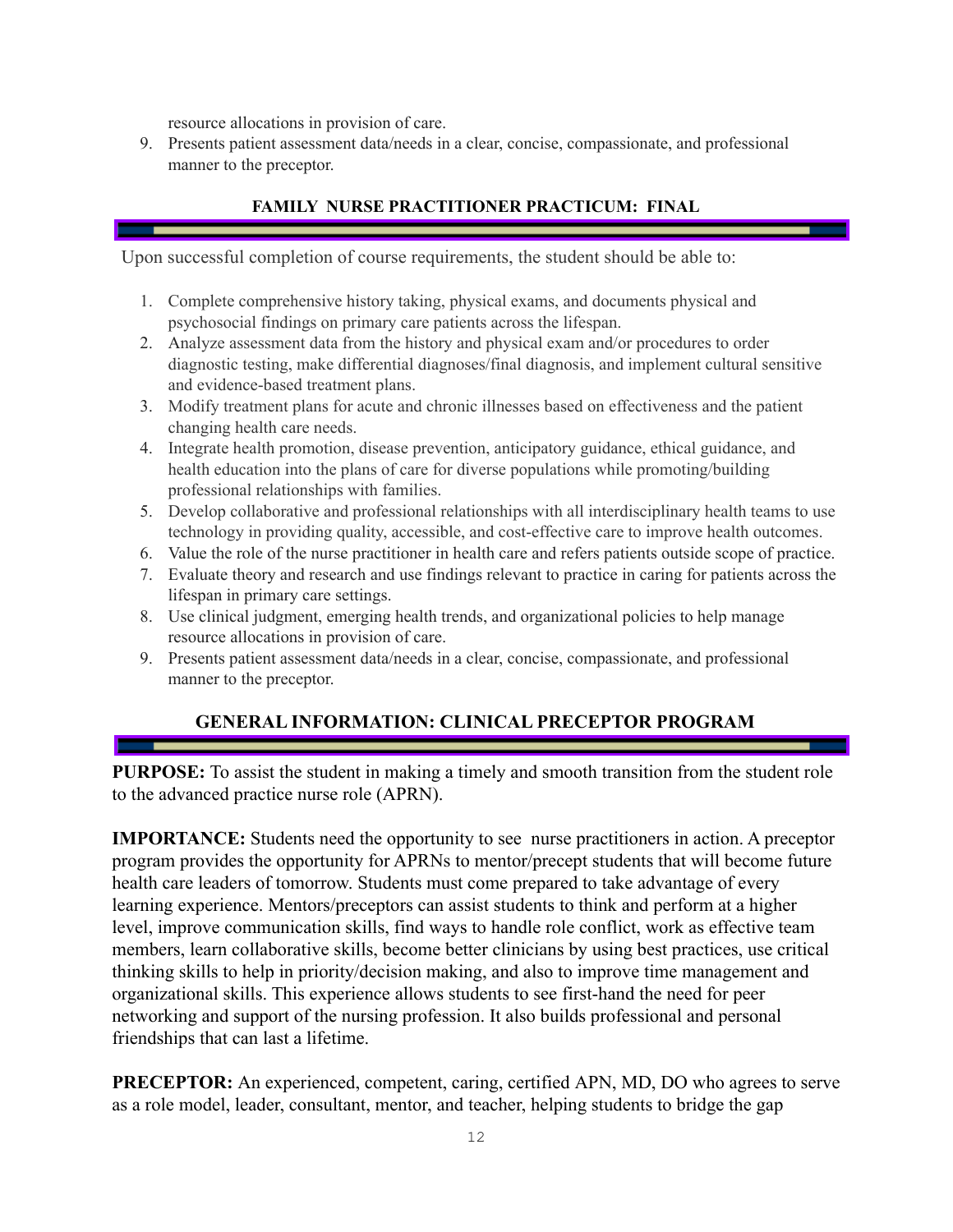between academia and what can be expected in the "real world" of caring for diverse patients in a variety of clinical settings.

**PRECEPTEE:** A licensed registered nurse (RN) student who will spend time with a preceptor (1:1) to increase learning opportunities through realistic advanced practice nursing experiences in a designated clinical setting/environment.

**AGENCY:** Clinical setting that is approved by the School of Nursing (SON) and where the student will do the clinicals/practicum. The SON and the agency reserve the right to decline. The students will follow the agency's policies and procedures when in the clinical setting. Agency affiliations are done on a semester by semester basis. However, they are reviewed on an annual basis.

**FACULTY ADVISOR:** Nursing instructor/professor who oversees the experience and works closely with the preceptor to assure the student's success.

**PRECEPTOR CRITERIA:** Must hold a current unencumbered license to practice in the state where the practicum site is located.

- 1. Preceptors should hold a Master of Science in Nursing from an NLNAC or CCNE accredited program and have at least one-year clinical experience.
- 2. Preceptors who are not master's prepared but are certified by ANCC or AANP and have a minimum of 2-5 years of full-time clinical experience may also be considered.
- 3. As stated in the NTF (2016) Criteria for Evaluation of Nurse Practitioner Programs, criterion IV.B3 "A preceptor has educational preparation to his/her area(s) of supervisory responsibility and at least one year of clinical experience." To be eligible to sit for the ANCC or AANP certification, you must have at least one documented experience with an APRN during your practicum experiences. Our faculty recommend a minimum of 600 hours during your three (3) practicums. The clinical experiences/practicums are necessary to achieve the course objectives/SLOs of the FNP program. Spending hours with both a physician and NP will help you develop your own management/leadership style that will help you master time management and provide cost effective and EB care which will help you be successful in your new career as an NP.
- 4. Physician preceptors should hold a medical or osteopathic degree from an accredited program and must be board certified or board eligible in primary care.
- 5. Physician assistants (PAs) are not allowed for practicum experiences.
- 6. Immediate supervisors/bosses at the student's workplace may not serve as preceptors.
- 7. Preceptors may not be related to the student, husband/wife, partner, boss/supervisor, or significant other of the student.

**FACULTY PRESENCE:** There will not be a faculty member at the clinical/practicum site. The faculty member will communicate with the preceptor and the student to assure learning course objectives are being met and that lines of communication are open. If the preceptor or faculty feel a site visit is necessary, it will be conducted at the earliest time frame possible. The cost of the site visit will be charged to the student.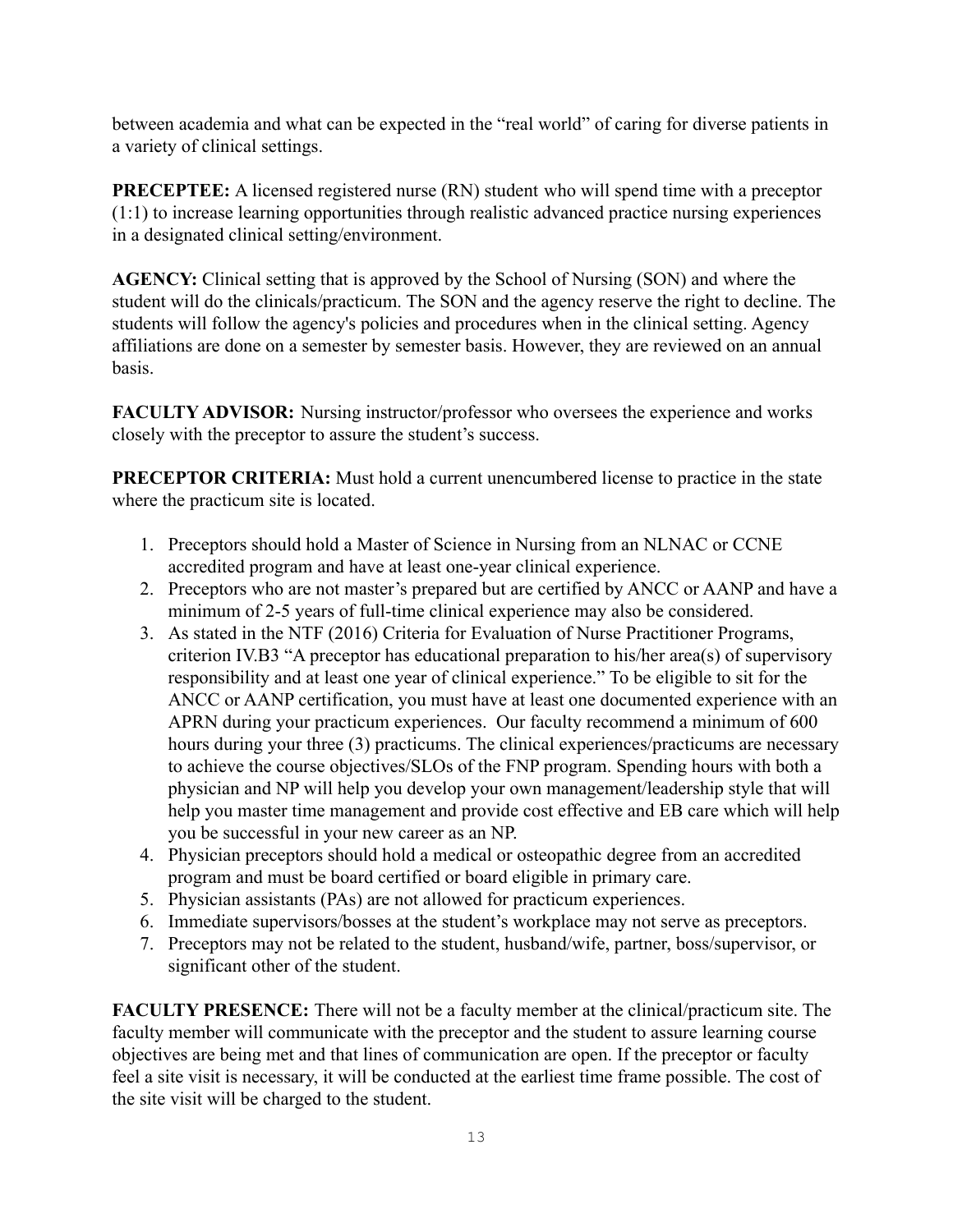**STUDENTS AS ADULT LEARNERS:** Our students are adult learners (both traditional and nontraditional) that want to learn, be self-directed, use life experiences in the learning process, and are motivated to achieve personal and professional goals by returning to school. Faculty at this college realize that not all students are alike and learn the same way, thus we support the diversity found in our student population while creating positive learning environments/experiences allowing students to reach their educational/professional goals.

**COLLABORATION**: Faculty members work with the clinical agency staff to decide on the appropriate preceptors for each student. The course instructor/professor is responsible for developing the Clinical Practicum Learning Objectives. He or she will share these with the preceptor. However, nursing faculty are responsible for the final evaluation of the student with input of the preceptor if indicated.

**FEEDBACK IS IMPORTANT:** Constructive feedback helps students grow professionally. It is encouraged and needed for students to take advantage of new and challenging learning opportunities and to also enhance practice methods. Feedback should be specific and done in a positive/constructive and timely manner. Provide specific examples of what they have done well and not so well. For things not done so well, educate the student on how to use best practices to improve patient care and health outcomes. Create a positive learning environment to promote positive learning that assures accountability and responsibility within the APN role.

**PRECEPTOR EVALUATION OF THE STUDENT/EXPERIENCE:** The preceptor will be asked to evaluate the student's performance in the clinical setting at midterm and at the end of the practicum. A copy of the form(s) can be found on the LMS.

**STUDENT EVALUATION OF EXPERIENCE/PRECEPTOR:** Before the clinical experience ends, the student will evaluate the experience/site and the preceptor. A copy of the form(s) can be found on the LMS.

**CLINICAL LOG FORM:** The preceptor shall document and sign the form attesting to the number of clinical hours/patients seen while the student is in the agency. The student is responsible for providing you with this form and obtaining your signature. A copy of the form(s) can be found on the LMS.

## **PRECEPTOR LETTER**

<span id="page-13-0"></span>● The faculty will be responsible for sending all preceptors a letter.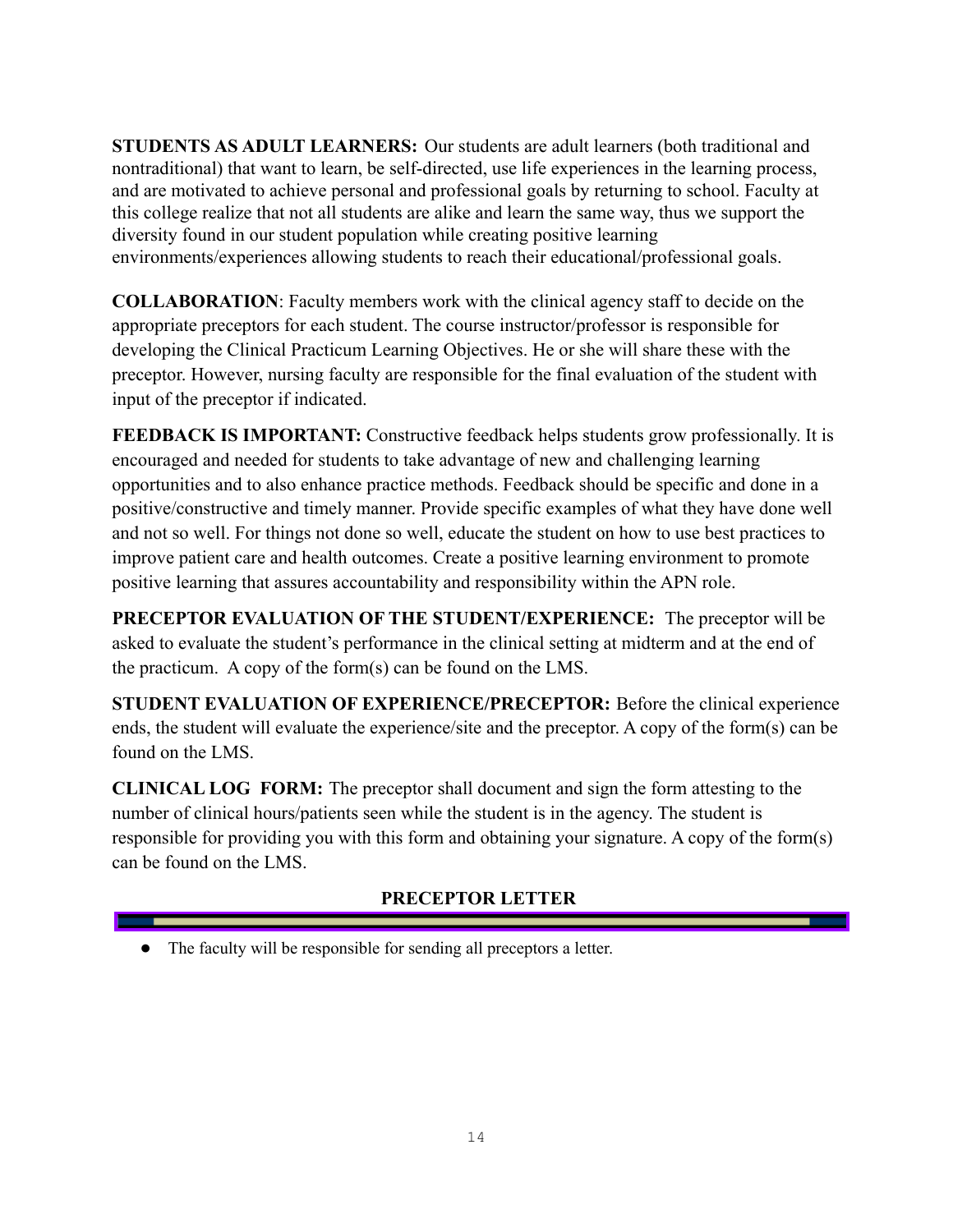## **STUDENT ADEQUATE PLACEMENT**

#### <span id="page-14-0"></span>POLICY:

Students must successfully complete the following courses before being allowed placement in the practicum courses, NU 510: NU520: NU530: NU540: NU541: NU542: NU550: and NU560 before taking NU561: and NU570 before taking NU571: and must successfully complete NU561 and NU571 before taking NU580.

## **NU561: PEDIATRICS PRACTICUM (REQUIRED 100 HRS.)**

- <span id="page-14-1"></span>● Students **can not** begin practicum hours before the starting date of the term.
- Students completing their pediatric experience in a pediatric office with a Pediatrician or with a Pediatric Nurse Practitioner (PNP) will normally have all 100 hours approved for their pediatric practicum.
- No specialty hours are allowed during the Pediatric Practicum.
- If a student completes their pediatric practicum hours in a family practice setting, the preceptor must see a minimum of 5-8 pediatric patients per day. However, students may need further pediatric experiences above the 100 hours until they reach a minimum of 100 patients. This may be accomplished in the Final Practicum.

## **NU 571: ADULTS PRACTICUM (REQUIRED 200 HRS.)**

- <span id="page-14-2"></span>Students **can not** begin practicum hours before the starting date of the term.
- Adult practicum experiences may be completed in family practice or internal medicine offices that are not just a specialty clinic.
- <span id="page-14-3"></span>● No speciality hours or pediatric hours are allowed during the Adult Practicum.

## **NU 580: FINAL PRACTICUM (REQUIRED 300 HRS.)**

- Students **can not** begin practicum hours before the starting date of the term.
- The final practicum should occur in a primary care office that provides care to both pediatrics and adults. (Note: About 25% could be pediatric patients to meet the 100 patient count. Exact numbers of each can be discussed with the lead instructor/program director, if needed.)
- Students may complete a maximum of 150 specialty hours at an approved specialty clinic. However, extra documentation may be needed. All specialty hours are subject to approval. See below:
- Minute clinics
- Acute care settings
- Emergency Departments and Urgent Care
- Diagnostic Specialty Clinics, i.e. Women's Health, Cardiac, OB, Diabetic/Wound Centers, Pediatrics, Dermatology etc.
- Hospitalist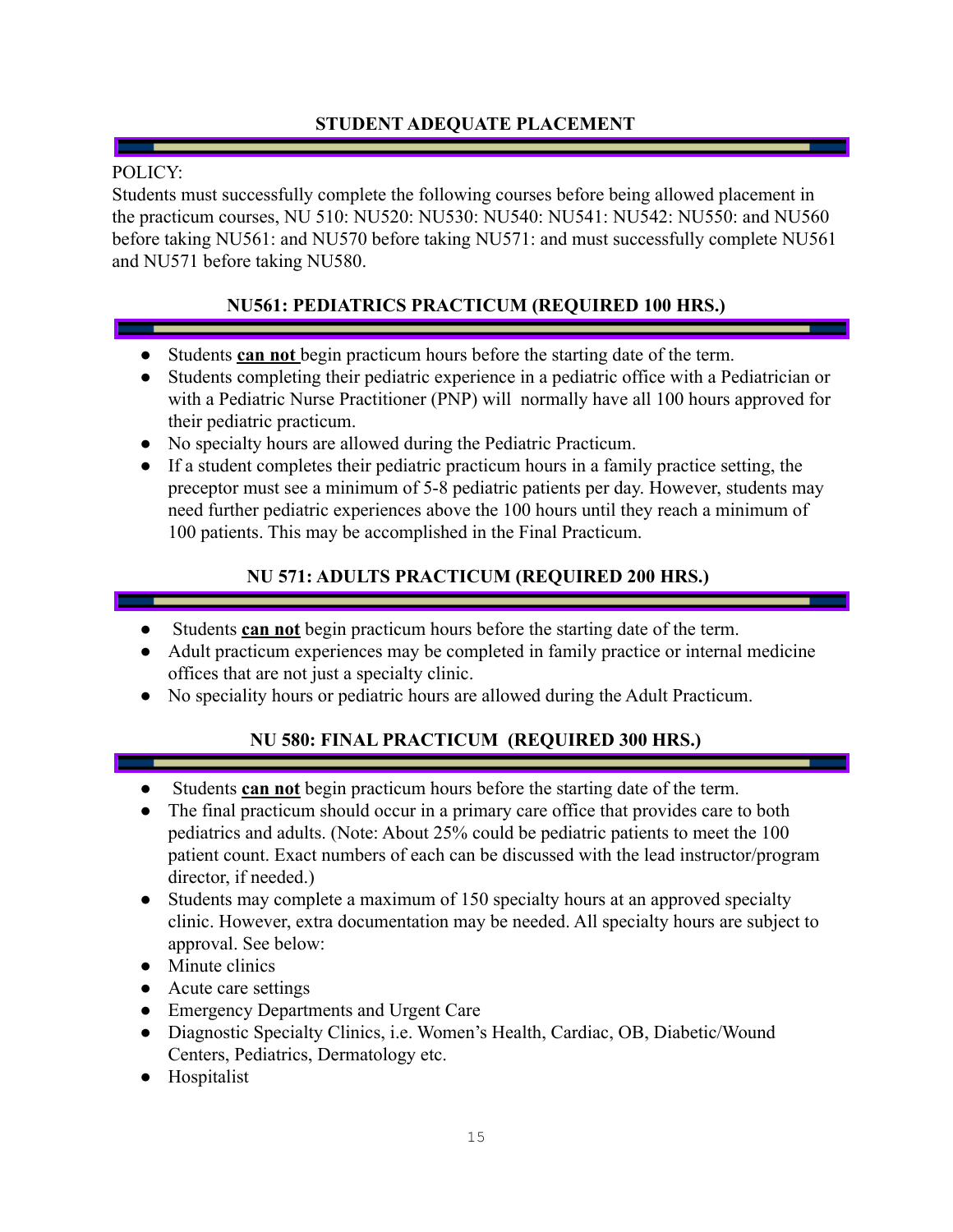#### **PATIENT CONTACT TIME**

- <span id="page-15-0"></span>1. Students must see a minimum of 100 patients in peds, 200 patients in adult, and 240 patients in the family practicum.
- 2. Clinical experiences include direct patient contacts which provide learning opportunities and improve clinical knowledge/skills. In the beginning students will spend more time with each patient encounter. As the student progresses, the student time will decrease and the student should see 1-2 patients per hour. Students are not expected to see as many patients as their preceptors.
- 3. Clinical time/experiences do not include seeing patients not outlined in the course, unless approved by lead faculty.

## **PRACTICUM HOUR REQUIREMENTS**

<span id="page-15-1"></span>There are three separate practicum courses (12 sh) that includes a total of 600 hours of practicum experience(s) 100 hours in Pediatrics, 200 in Adult Practicums, and 300 hours during the Family Practicum. Students enrolled in practicum courses should expect to spend a minimum of 16-24 hours per week in the clinic setting. Keep in mind, the preceptor may take a day off for a CME, vacation, illness, early closures, or holidays. Please plan in advance to avoid problems with completing hours on time.

FNP practicum hours must be completed within the 14-week semester, and only 1 practicum can be taken per semester. We request that all hours be completed by the end of week 14, in order to allow time for evaluation and grading. Students should contact their instructor as early as possible if this will be an issue. If the student does not complete the practicum within the 14-week semester, an incomplete grade may be granted, if approved by the SON Faculty Forum Committee (SON-FFC). If approved, the student must complete the course in the following semester, and the student will not be allowed to progress in the program until the incomplete work has been completed. Refer to the following link: **MVC Catalog & [Handbook](https://www.moval.edu/academics/academic-catalog/)** for Incomplete Grades.

## **DRESS/ATTIRE CODE CLINICAL SETTINGS**

<span id="page-15-2"></span>**POLICY:** Students must meet standards of professional dress/attire while representing MVC Nursing Program in participating/attending clinical experiences.

**PROCEDURE:** (Failure to comply with this policy will result in student being sent home)

- 1. Identification: MVC nursing students must include the school photo ID badge.
- 2. Shoes: Shoes must be enclosed at both the heel and the toe. Students may wear street shoes, athletic shoes, or dress shoes.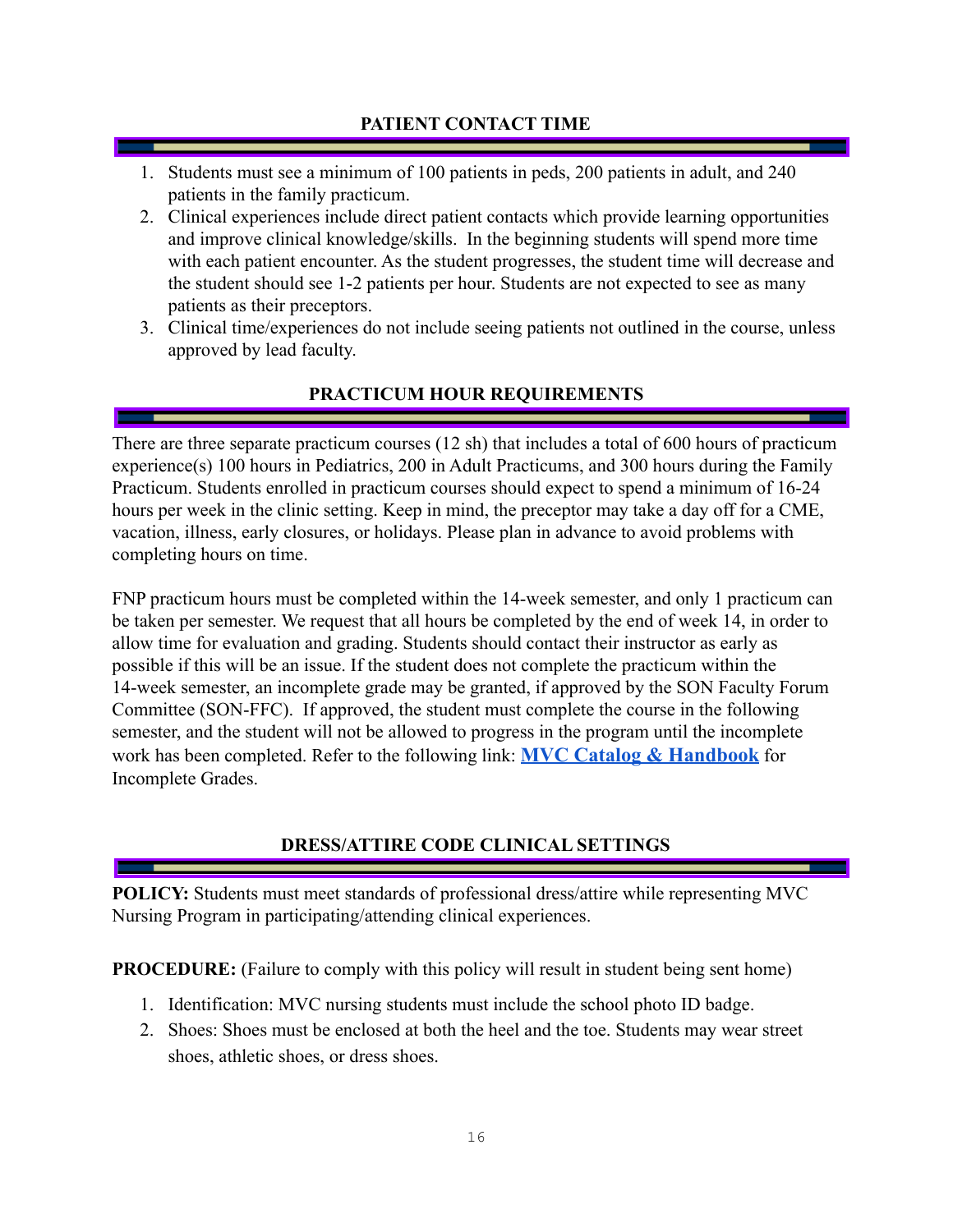- 3. Lab Jackets/Coats: A white lab jacket/coat must be worn unless against clinical facility policy. No other type of sweater or jacket is permitted over the attire.
- 4. Nails: Nails must be clean and trimmed to a length no longer than the tip of your finger. Clear nail polish may be acceptable in certain areas, please check on hospital/agency policy first. No acrylic/artificial nails are to be worn in the hospital setting as they can harbor germs that can cause infections and place patients at risk.
- 5. Hair: Hair is to be off the shoulders, clean, and styled for the work setting. Mustaches, sideburns, and/or beards must be neatly trimmed and clean.
- 6. Jewelry: No hoop-or dangling earrings are allowed. One small stud or post earring per ear is allowed. No visible body piercing, including tongue rings are allowed. Necklaces, bracelets, pendants, or large watches are not allowed. Med alert bracelets are allowed.
- 7. Body Art: Body art or tattoos must be covered by professional clothing. A professional white T-Shirt may be worn to cover tattoos extending down the arms/or to the wrists.
- 8. Make-Up/Perfume: Makeup must be professional and kept to a minimum. No perfume, cologne, or aftershave is to be worn in the patient care areas and worn in moderation in non‑patient care areas.
- 9. Miscellaneous: Students are to be bathed and smell clean, including tobacco smoke. Fragrance-free deodorant is to be worn at all times unless you have a note from the provider that you are unable to do so due to health reasons. Teeth are to be clean and breath free from odor including tobacco products. Contact lenses should be a natural eye color.

## **10. If there is a dress code policy at the clinical site, this supersedes the school policy.**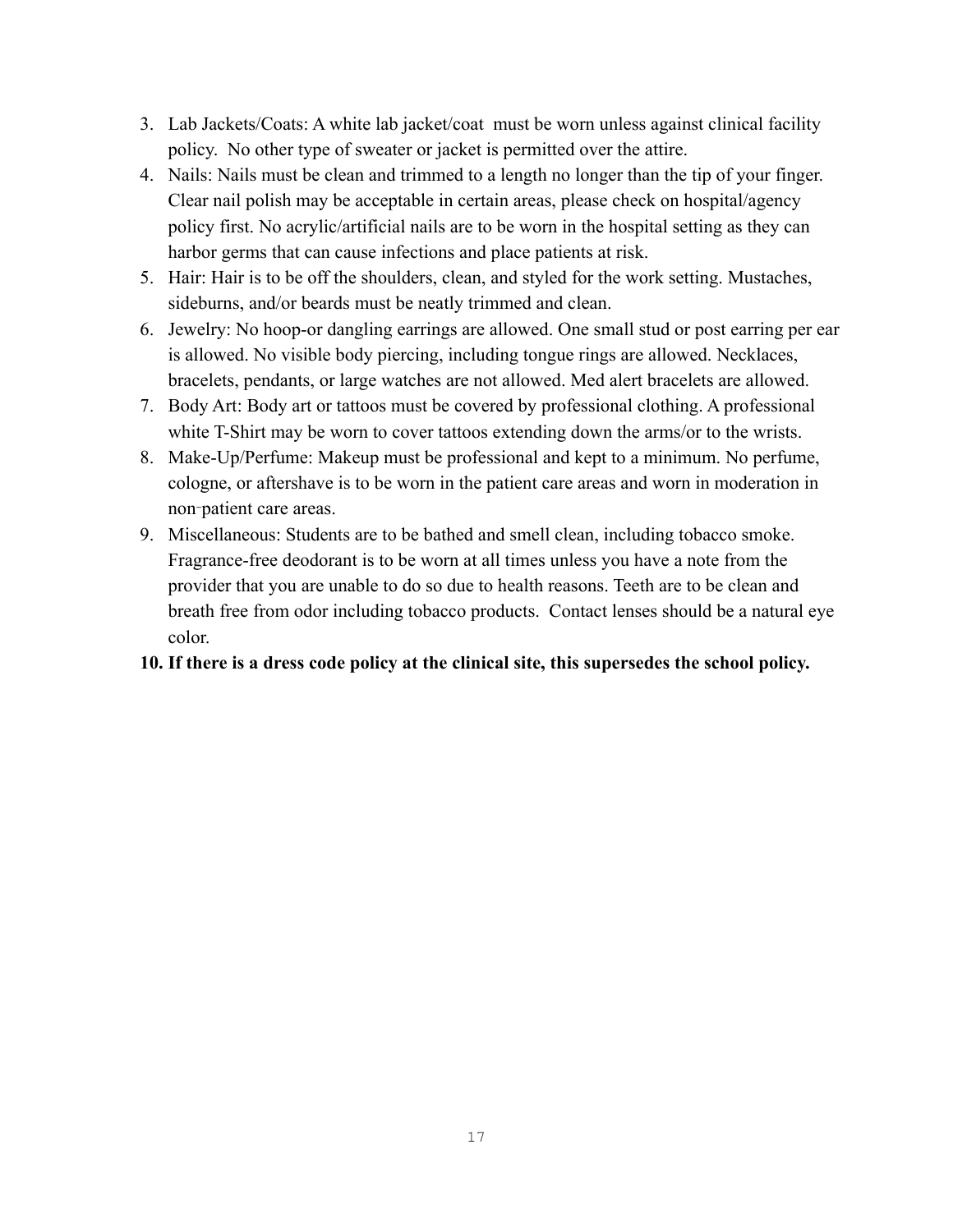#### **ROLES AND RESPONSIBILITIES**

### **NURSING STUDENT**

#### <span id="page-17-1"></span><span id="page-17-0"></span>**ORIENTATION:**

- Participate in the agency and unit orientation.
- Become familiar with the skills and orientation lists.
- Become familiar with the policies and procedures of the agency.
- Schedule hours early with a preceptor to guarantee required hours will be met by the end of the semester.
- Provide accurate information on past learning/working experiences.
- Provide the preceptor with the **Course Objectives** to help plan the clinical learning experience and in meeting the course requirements.

### **PRACTICE:**

- Follow agency policies and procedures.
- Provide safe/EB, competent, and ethical nursing care.
- Ask for assistance from your preceptor/supervisor when needed/indicated to perform care safely.
- Document patient information/data in an accurate and timely manner.
- Demonstrates use of best practices, priority setting, and organizational skills.
- Reports patient status or changing status to appropriate medical/APN preceptor.
- Completes comprehensive assessment, makes differential diagnoses, accurate diagnosis, orders and interprets diagnostic work-ups, implements and evaluates EB treatment plans.
- Assesses patients and modifies care according to nursing and legal standards.
- Effectively collaborates/communicates with all disciplines to assure positive patient outcomes.
- Portrays a professional image at all times including communication, attendance, dress code, and working with all disciplines.
- Accepts responsibility for own behavior and looks for opportunities to learn and improve nursing practice.
- Adheres to scope of practice.

## **COMMUNICATION:**

- Communicate early with your preceptor/clinical instructor/professor any needed schedule changes, tardiness, or sickness.
- Post Clinic Report Sheets in the gradebook in a timely fashion/as outlined in the course syllabus. Must be signed by the student and preceptor.
- Communicate schedule changes with instructor and preceptor before making changes in previously approved schedule.
- Provide frequent and objective feedback to your preceptor regarding learning experience/ask for feedback on how to improve practice.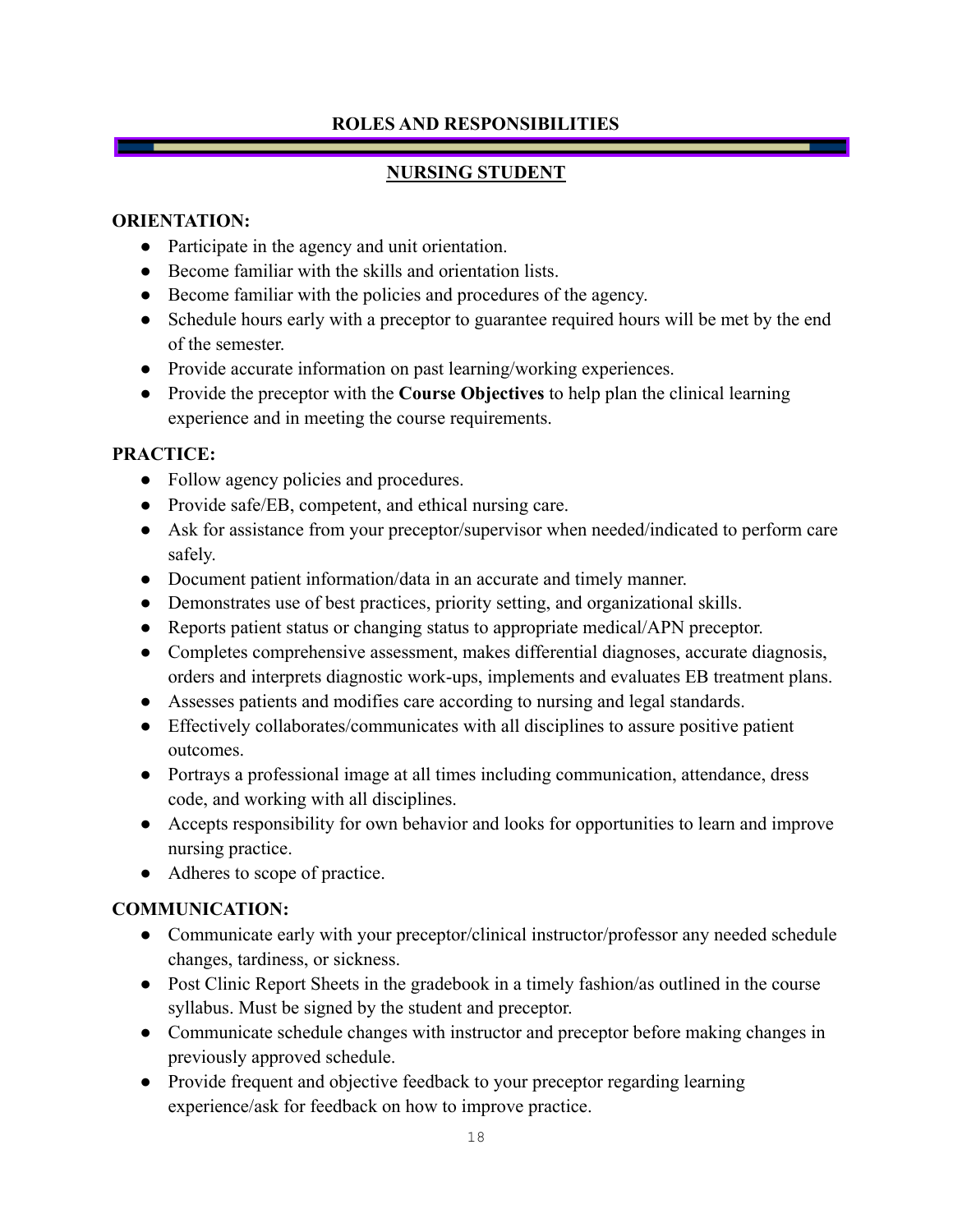- Complete all course, self, site, instructor, preceptor evaluations.
- Complete graduate exit survey and satisfaction survey.

## **ROLES AND RESPONSIBILITIES**

### **ADMINISTRATIVE ASSISTANT (AA) AND PROGRAM DIRECTOR**

#### <span id="page-18-0"></span>**ORIENTATION:**

- Approves preceptor and works with AA/and MSN Program Director and preceptor for a positive learning experience.
- **●** Assure that agency, preceptor and department supervisors are ready for the student to begin learning experience(s)**.**
- Provides the preceptor with all necessary material/information for the student's learning experiences.
- Assures questions have been answered to the preceptor's expectations.
- Assure that the clinical agency will have appropriate supervision for the student should the preceptor be absent.
- Faculty ratio is 1-6 for the practicum courses.
- Preceptor ratio for students is 1-1 for practicum courses.

#### **FACULTY SUPERVISION:**

- Assumes overall responsibility for educating and evaluation of the student.
- Works with AA to assure students are compliant with immunizations.
- Works with AA to assure students are compliant with CPR certification and professional liability insurance coverage.
- Serves as a liaison to the preceptor in evaluating the student's performance of clinical skills and in taking advantage of learning/educational opportunities while in the clinical setting.

#### **COMMUNICATION:**

- Collaborates/communicates with nursing students and preceptor and/or designee to make sure all understand the performance expectations, personal goals/objectives, and need to meet student learning outcomes.
- Provides guidance to assure the student's learning needs are being met in a timely manner.
- Serves as a resource to the nursing student and preceptor.
- Assures the student evaluation is completed by the preceptor in a timely fashion.
- Monitors students progress throughout course work/practicums so students can complete/pass the course.